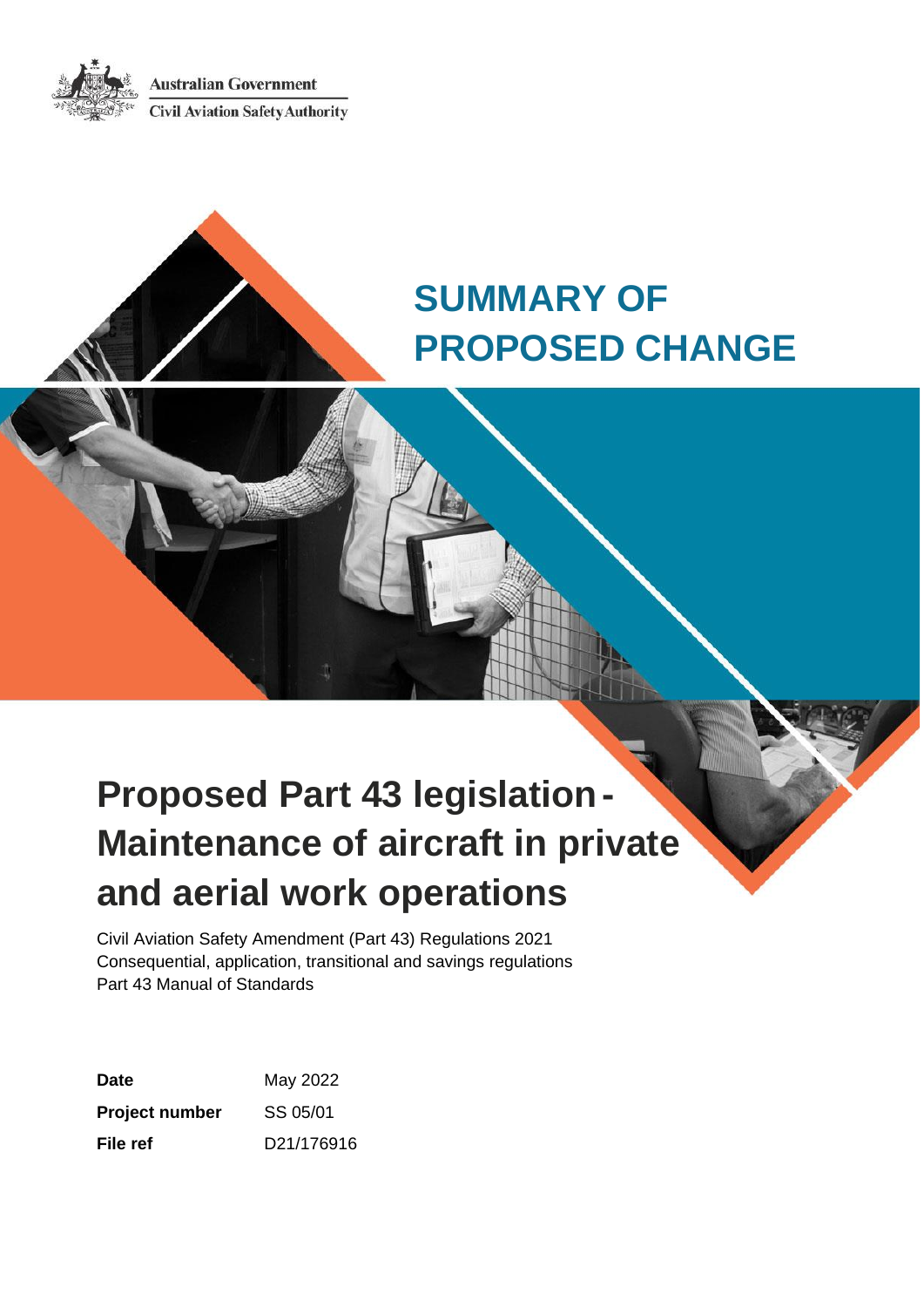# <span id="page-1-0"></span>**Introduction**

This summary of proposed change (SPC) is the final consultation stage in the development of Part 43 of the *Civil Aviation Safety Regulations 1998* (CASR) —Maintenance of aircraft.

In this SPC we set out draft Part 43 of CASR, draft Manual of Standards (MOS) and provide links to Part 43 information sheets, Part 43 Plain English Guide (PEG) and Part 43 Guide for IAs.

We also provide links to previous consultation and decision documents related to this project.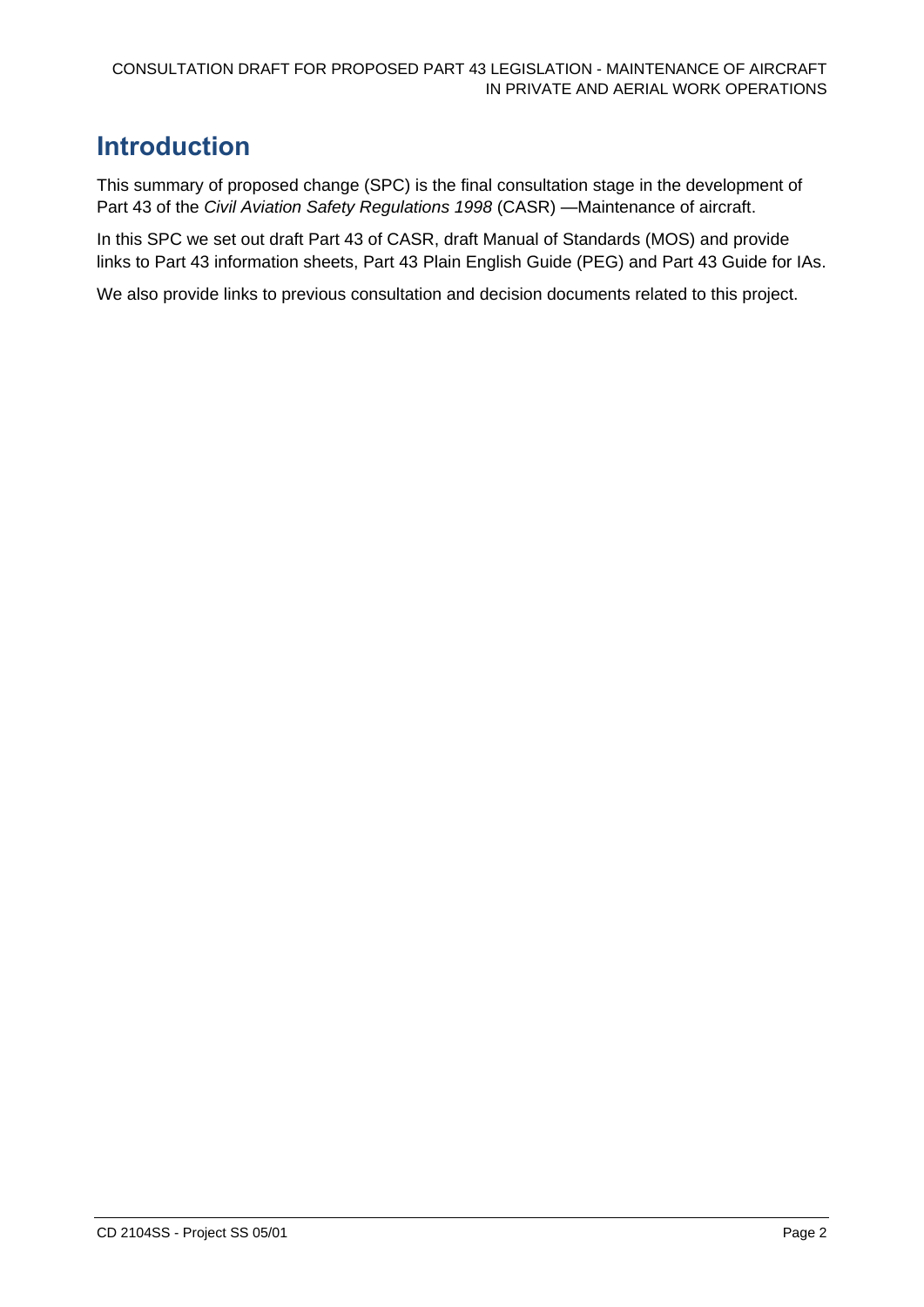# **Contents**

| <b>Introduction</b>                                                                           |    |
|-----------------------------------------------------------------------------------------------|----|
| <b>Reference material</b>                                                                     | 5  |
| Acronyms                                                                                      | 5  |
| References                                                                                    | 5  |
| Purpose and scope of this document                                                            | 8  |
| Key concepts for Part 43 of CASR                                                              | 9  |
| Applicability of Part 43                                                                      | 9  |
| Maintenance organisation approval not required for most maintenance                           | 9  |
| Expanded scope for independent maintenance provision by LAMEs under Part 43 of<br><b>CASR</b> | 9  |
| Task based demonstration of competency                                                        | 9  |
| <b>Inspection Authorisations</b>                                                              | 10 |
| Return to service after maintenance                                                           | 10 |
| Inspections of aircraft and aeronautical products                                             | 10 |
| Return to service after inspection                                                            | 11 |
| <b>Previous consultations</b>                                                                 | 12 |
| <b>Impact on industry</b>                                                                     | 13 |
| Maintenance organisation approval savings                                                     | 13 |
| <b>Inspection Authorisation</b>                                                               | 13 |
| Maintenance tasks                                                                             | 13 |
| Compliance with service bulletins                                                             | 13 |
| Simplified record keeping                                                                     | 14 |
| <b>Safety risk analysis</b>                                                                   | 15 |
| CAR 30 - Maintenance of Part 43 aircraft by CAR 30 organisations                              | 15 |
| MRs that are in force at commencement Transitional arrangements                               | 15 |
| Maintenance authority holders                                                                 | 15 |
| <b>Inspection Authorisations</b>                                                              | 15 |
| <b>Consequential amendments</b>                                                               | 16 |
| Part 21 of CASR- Imported used aircraft                                                       | 16 |
| Part 145 of CASR - Maintenance of Part 43 aircraft by AMOs                                    | 16 |
| Systems of maintenance and maintenance schedules                                              | 16 |
| Delegations                                                                                   | 16 |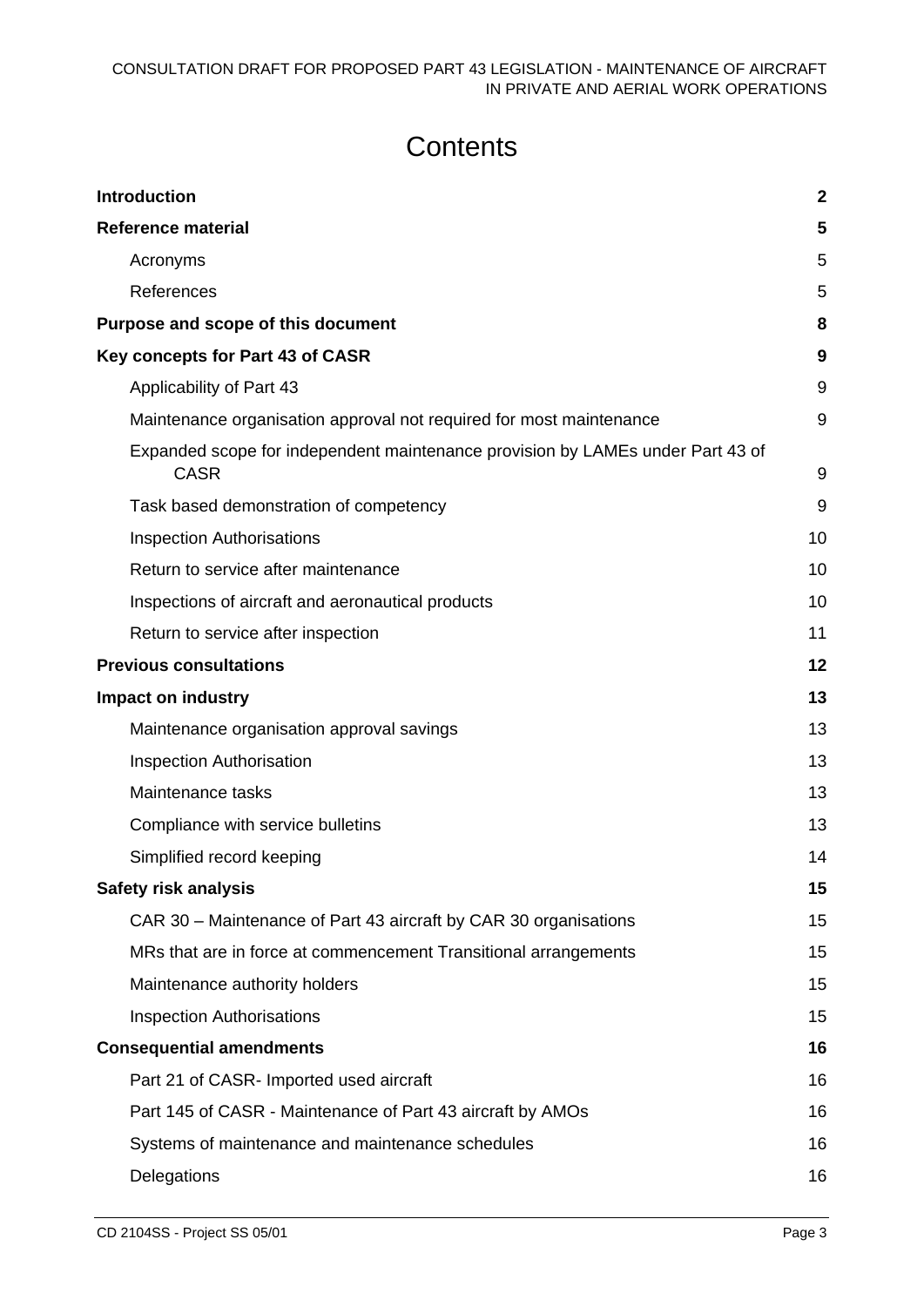| <b>Closing date for comment</b> |                                   | 18  |
|---------------------------------|-----------------------------------|-----|
|                                 | Regulation impact statement       |     |
|                                 | Legislative Instrument amendments | 16. |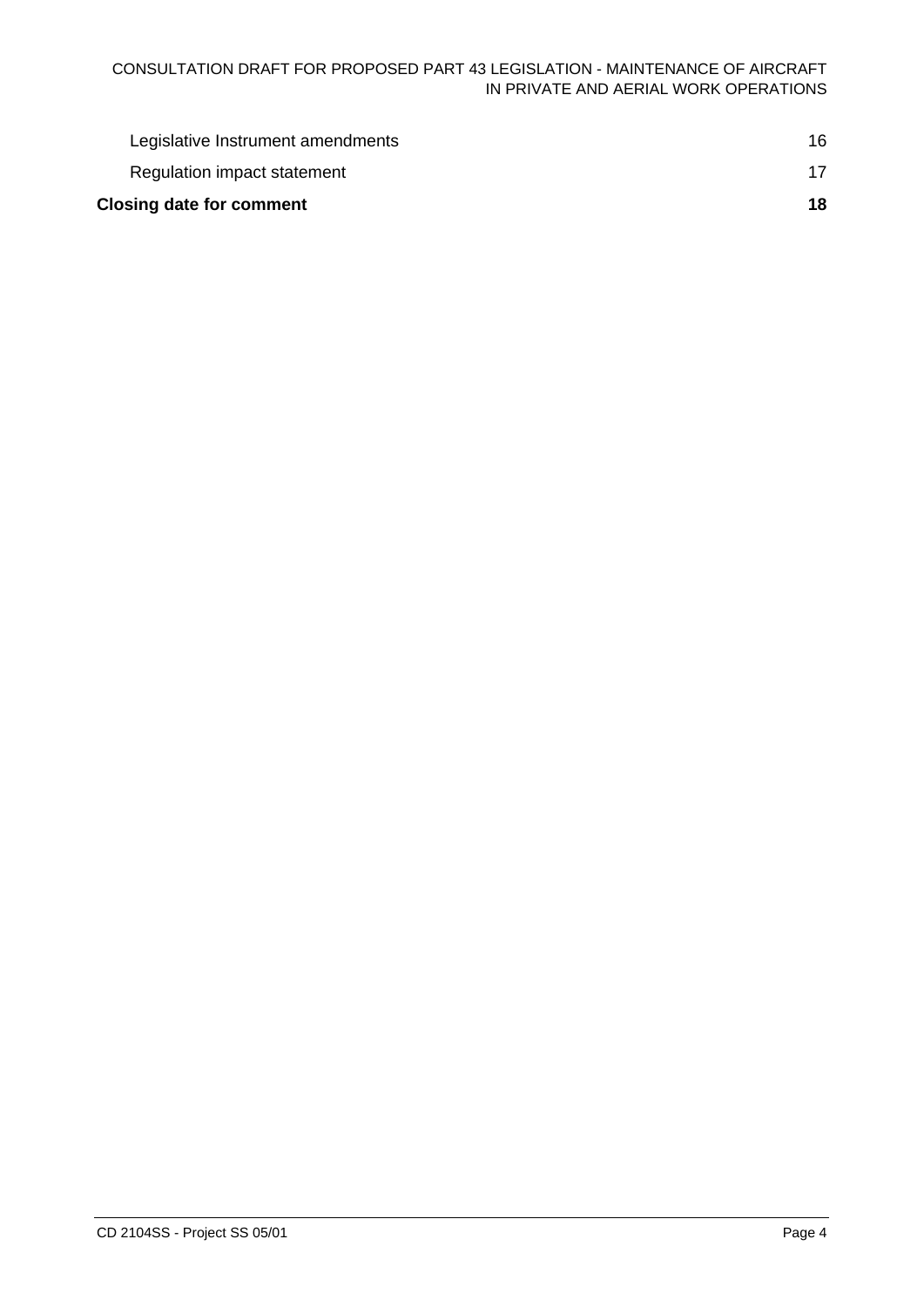# <span id="page-4-0"></span>**Reference material**

### <span id="page-4-1"></span>**Acronyms**

The acronyms and abbreviations used in this document are listed in the table below.

| Acronym     | <b>Description</b>                     |
|-------------|----------------------------------------|
| AC          | advisory circular                      |
| <b>AMTC</b> | Aircraft Maintenance Technician        |
| <b>CAR</b>  | <b>Civil Aviation Regulations 1988</b> |
| <b>CASA</b> | Civil Aviation Safety Authority        |
| <b>CASR</b> | Civil Aviation Safety Regulations 1998 |
| IA          | inspection authorisation               |
| MA.         | maintenance authorisation              |
| <b>MOS</b>  | <b>Manual of Standards</b>             |
| MR.         | maintenance release                    |
| <b>PEG</b>  | Plain English Guide                    |
| <b>RO</b>   | registered operator                    |

#### <span id="page-4-2"></span>**References**

#### **Legislation**

Legislation is available on the Federal Register of Legislation website<https://www.legislation.gov.au/>

US Federal Aviation Regulations are available at the FAA website **[FAA Regulations](https://www.faa.gov/regulations_policies/faa_regulations/)** 

| Title                                                           |
|-----------------------------------------------------------------|
| Maintenance                                                     |
| Maintenance, preventive maintenance, rebuilding, and alteration |
| Certification; Airmen other than flight crew members            |
| General operating and flight rules                              |
|                                                                 |

#### **Advisory material**

CASA's advisory materials are available at<https://www.casa.gov.au/publications-and-resources/guidance-materials>

| <b>Document</b>       | Title                                                 |
|-----------------------|-------------------------------------------------------|
| <b>Draft AC 43-01</b> | Registered operators - responsibilities under part 43 |
| Draft AC 43-02        | Inspection of aircraft - Requirements                 |
| Draft AC 43-03        | Maintenance Data – What is mandatory and when         |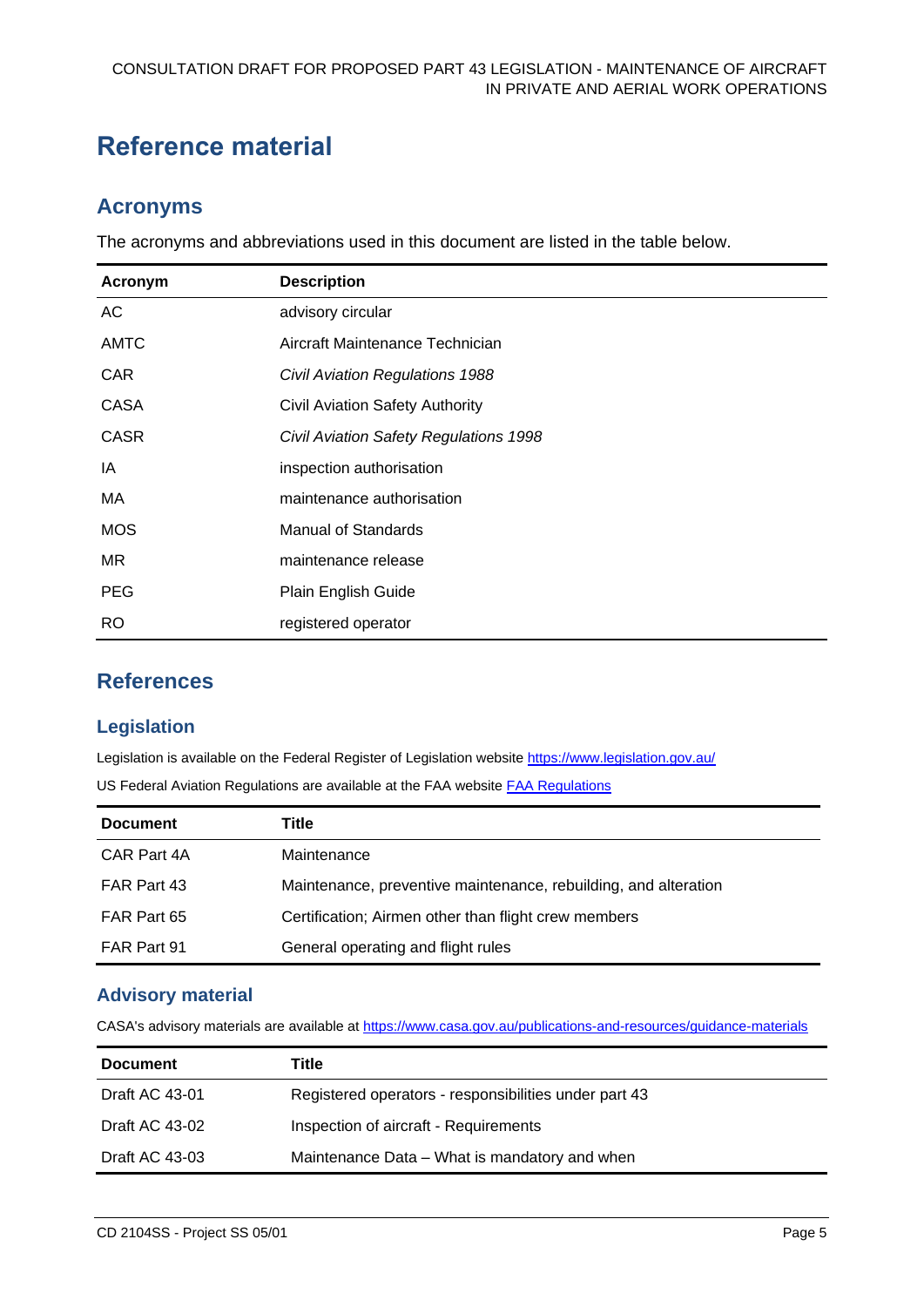#### CONSULTATION DRAFT FOR PROPOSED PART 43 LEGISLATION - MAINTENANCE OF AIRCRAFT IN PRIVATE AND AERIAL WORK OPERATIONS

| <b>Document</b>       | <b>Title</b>                                                                            |
|-----------------------|-----------------------------------------------------------------------------------------|
| Draft AC 43-04        | Acceptable maintenance data                                                             |
| Draft AC 43-05        | Acceptable methods techniques and practices                                             |
| Draft AC 43-06        | Inspection Authorisations - Issue, privileges and limitations                           |
| Draft AC 43-07        | Aircraft Maintenance Technicians – Maintenance of aircraft and aeronautical<br>products |
| Draft AC 43-08        | Fabrication in the course of maintenance                                                |
| Draft AC 43-09        | <b>Maintenance Records</b>                                                              |
| Draft AC 43-10        | Maintenance certifications and release to service                                       |
| Draft AC 43-11        | Preventative (Pilot) Maintenance – limits and responsibilities                          |
| Draft AC 43-14        | <b>Piston Engine Overhauls</b>                                                          |
| <b>Draft AC 43-16</b> | Maintenance of amateur-built aircraft                                                   |
| Draft AC 43-17        | Maintenance of light sport aircraft                                                     |
| Draft AC 43-18        | Maintenance of limited category aircraft                                                |
| Draft AC 43-19        | B1 LAME - Privileges and responsibilities                                               |
| Draft AC 43-20        | B2 LAME - Privileges and responsibilities                                               |
| IA guide              | Guide for holders of Inspection Authorisations                                          |
| Information sheet     | Working as a B1 LAME under Part 43                                                      |
| Information sheet     | Working as a B2 LAME under Part 43                                                      |
| Information sheet     | Task supervision-based expansion of licence scope                                       |
| Information sheet     | <b>Inspection Authorisations</b>                                                        |
| Information sheet     | Aircraft maintenance technicians                                                        |
| Information sheet     | Aircraft inspections                                                                    |
| Information sheet     | First annual inspection                                                                 |
| Information sheet     | Manufacturers service bulletins                                                         |
| Information sheet     | Piston engine overhaul                                                                  |
| Information sheet     | Part 43 and approved maintenance organisations                                          |
| Information sheet     | Amateur-built aircraft                                                                  |
| Information sheet     | Maintenance of amateur-built aircraft and light sport aircraft                          |
| Information sheet     | Buying and importing a foreign aircraft for operation under Part 43                     |
| Information sheet     | Requirements for maintaining records                                                    |
| Information sheet     | Case study – Transitioning to Part 43 – a decision made easy.                           |
| <b>PEG</b>            | Plain English Guide                                                                     |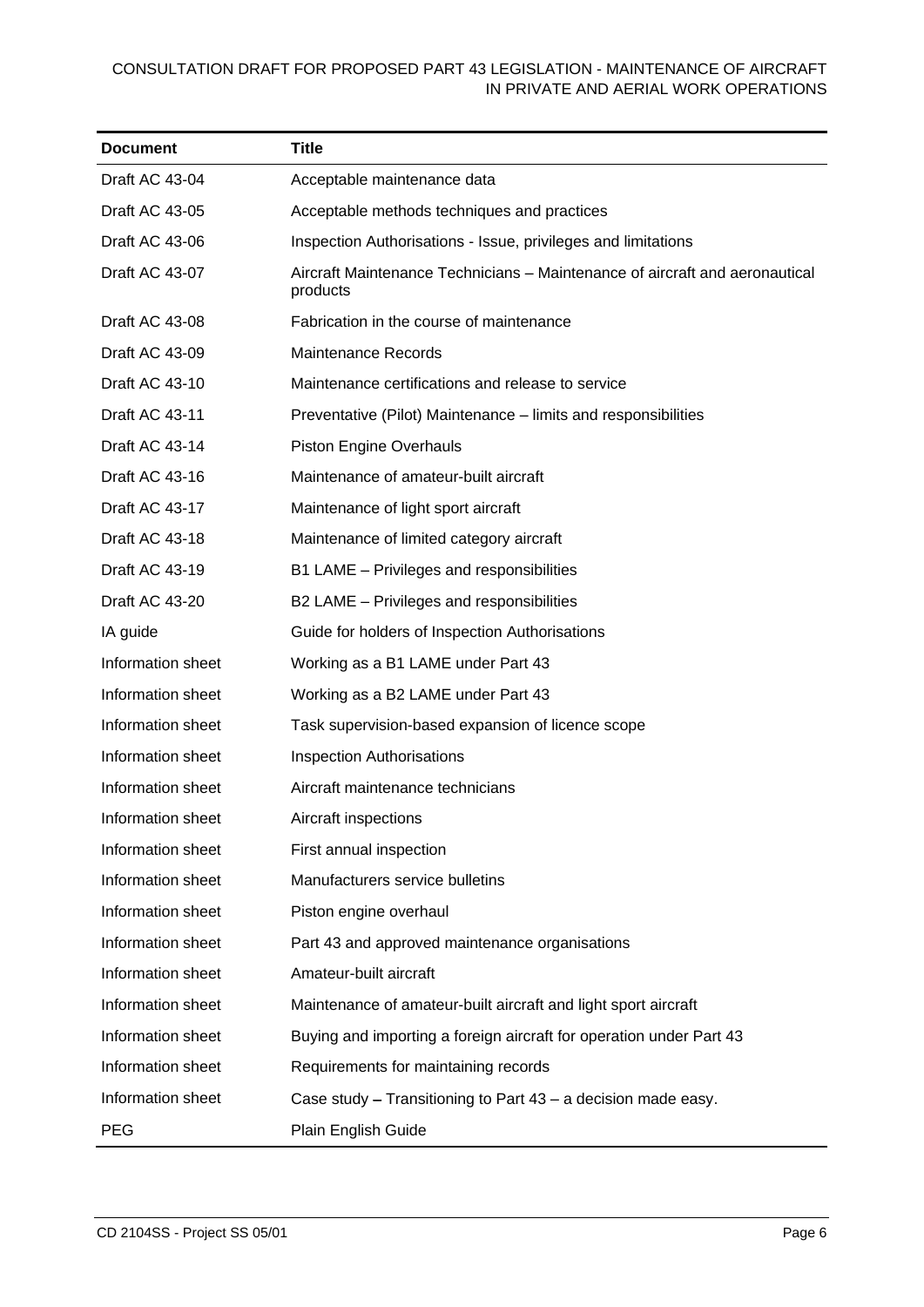#### CONSULTATION DRAFT FOR PROPOSED PART 43 LEGISLATION - MAINTENANCE OF AIRCRAFT IN PRIVATE AND AERIAL WORK OPERATIONS

#### **Forms**

CASA's forms are available at <http://www.casa.gov.au/forms>

| Form number | Title                                                                                                           |
|-------------|-----------------------------------------------------------------------------------------------------------------|
| 43-01       | Application – Inspection Authorisation – Initial issue or renewal                                               |
| 43-02       | Application for initial issue, amendment and renewal of Aircraft Maintenance<br>Technician Certificate (AMTC) 1 |
| 43-03       | Application – Approval to provide Aircraft Maintenance Technician Training                                      |
| 43-04       | Application - Approved inspection program- Initial or variation                                                 |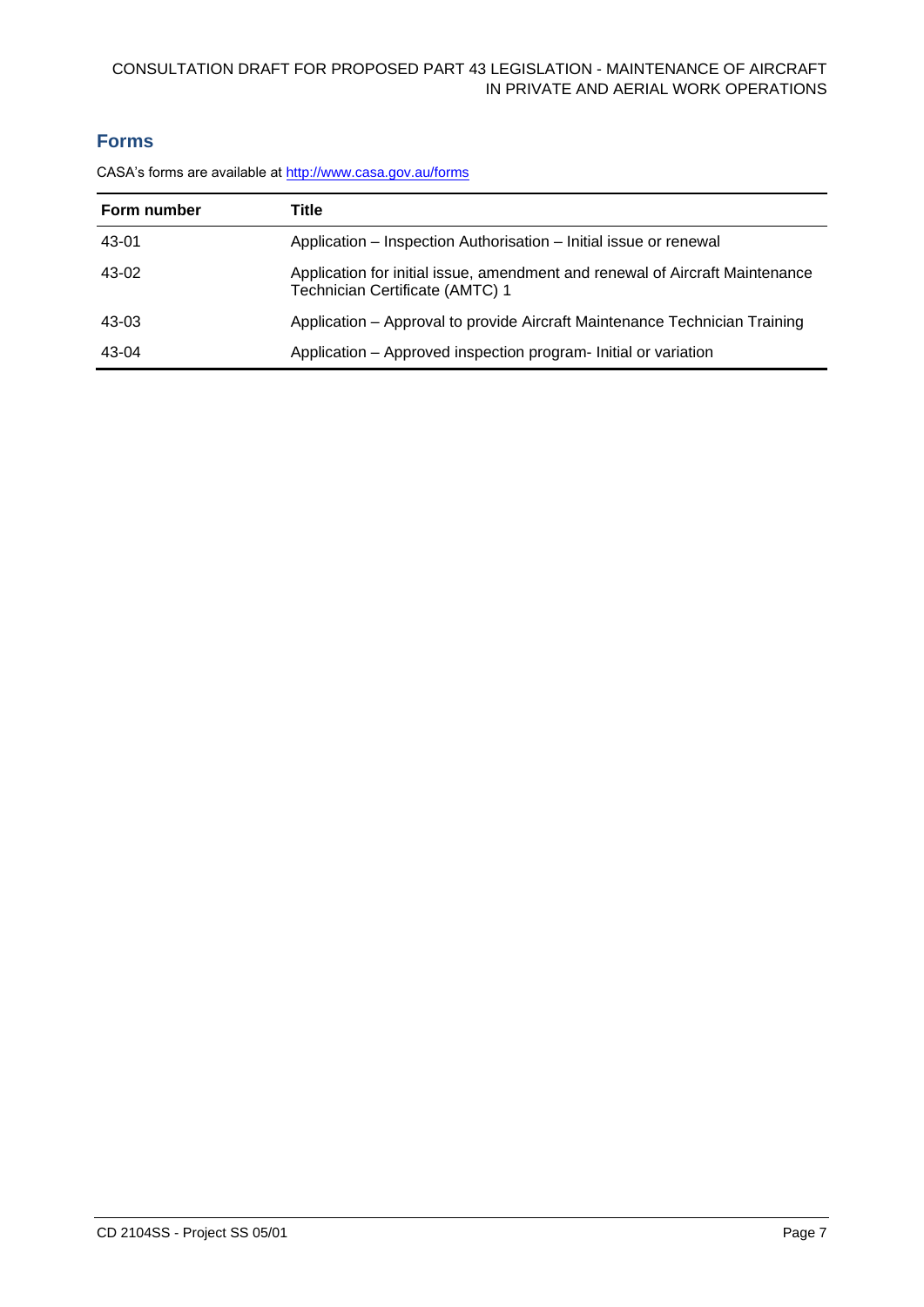# <span id="page-7-0"></span>**Purpose and scope of this document**

This SPC provides drafts of Part 43 of CASR, the Part 43 manual of standards (MOS) and supporting guidance material.

The purpose of this SPC is to provide you an opportunity to compare the draft legislation against the agreed policy outcomes as presented in the Policy Decision Summary in December 2020.

The draft regulation provides for CASA to create a Part 43 MOS and contains a general provision that a failure by a person to comply with a requirement in the MOS is an offence. The regulation also establishes some foundational regulations and sets out offence provisions not covered by the general offence provision.

The MOS contains the FAR provisions endorsed by aircraft operators and maintainers as the outcomes of a survey conducted in August 2018 which are mostly unchanged in effect. Some changes were made to accommodate matters brought to our attention during further consultations.

The changes relaxed FAR provisions which were considered unnecessarily burdensome for the private and aerial work sector and incorporated some Civil Aviation Regulations (CAR) provisions which were more flexible than the FARs, or had sufficient safety value to merit retention, such as the independent inspection of flight control systems after maintenance.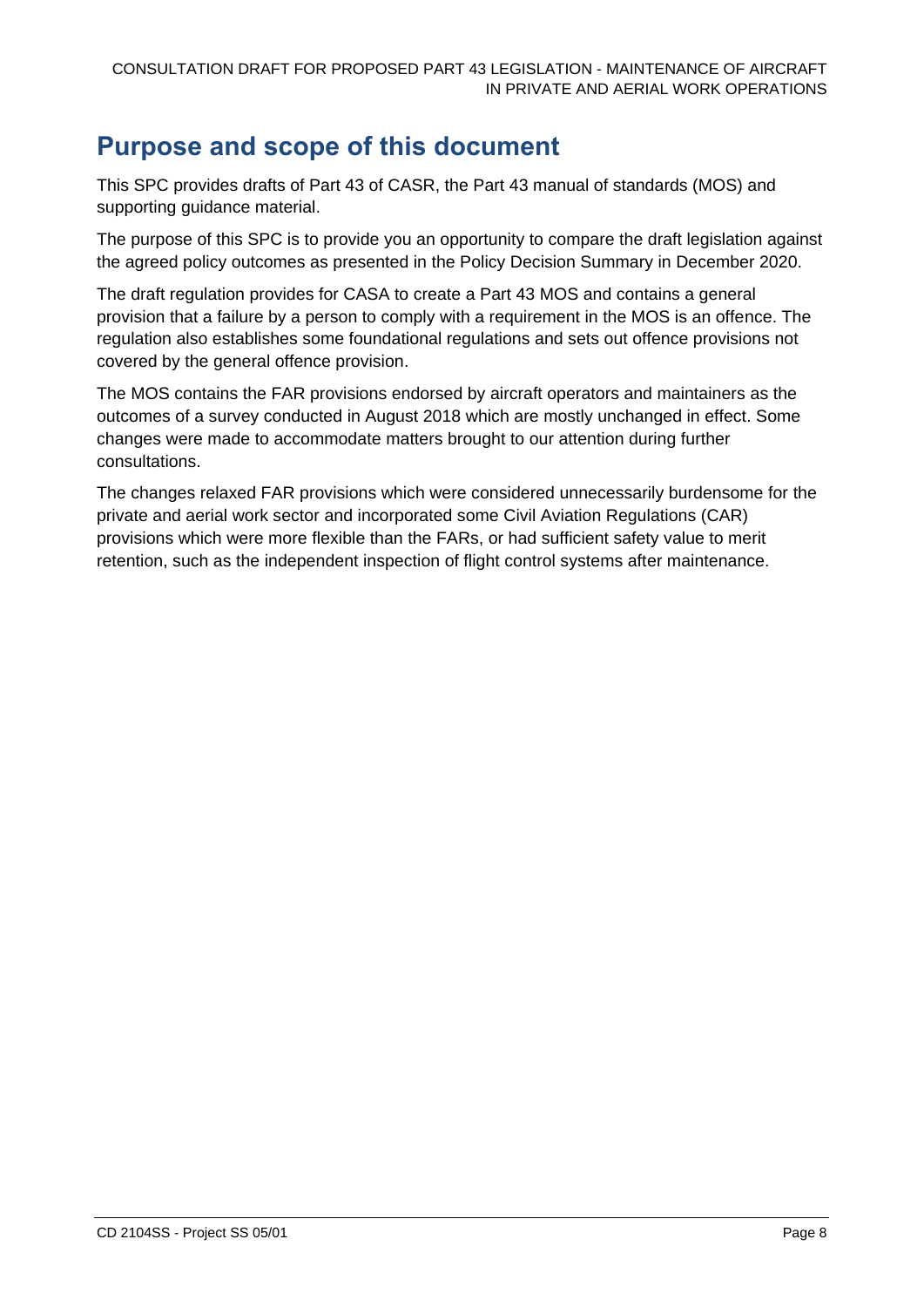# <span id="page-8-0"></span>**Key concepts for Part 43 of CASR**

## <span id="page-8-1"></span>**Applicability of Part 43**

The proposed new rules will apply to GA maintenance. In this context GA maintenance covers all flying activity carried out by VH registered aircraft other than air transport operations (previously regular public transport and charter). This includes flying training, aerial work, aerial application, mustering, firefighting and emergency service operations, search and rescue, aerial surveying and photography, towing, parachuting, limited category operations, adventure flights, experimental operations and private flying. Part 43 does not cover aircraft that are subject to CASR Part 42, Part 103 or Part 101.

#### <span id="page-8-2"></span>**Maintenance organisation approval not required for most maintenance**

With some exceptions for more complex maintenance, maintenance services for Part 43 aircraft will be provided by licenced aircraft maintenance engineers (LAME) and aircraft maintenance technician certificate (AMTC) holders—their licence or certificate is their approval to provide maintenance within the provisions of the MOS and the scope of a licence or an AMTC.

### <span id="page-8-3"></span>**Expanded scope for independent maintenance provision by LAMEs under Part 43 of CASR**

Part 43 of CASR will allow LAMEs to provide, without holding a maintenance organisation approval, most maintenance services under the privileges of their licence and additional privileges as set out in the Part 43 MOS.

A B1 LAME may carry out maintenance on a Part 43 aircraft regardless of subcategory of licence held and will not be required to hold type ratings to maintain type rated aircraft subject to demonstration of competency requirements.

A B2 LAME will not be required to hold type ratings and may carry out maintenance on any electrical or avionics system subject to the demonstration of competency requirements.

In the absence of maintenance organisation approvals, expanded licence privileges will be subject to the following conditions that will provide for an appropriate level of safety assurance:

- task based demonstration of competency
- requirement for a LAME to hold an inspection authorisation (IA) for certain maintenance functions
- aircraft maintenance technician certificates (AMTC) for certain specialised maintenance functions.

### <span id="page-8-4"></span>**Task based demonstration of competency**

The Part 43 MOS will specify that a LAME may only carry out maintenance on an aircraft or aeronautical product and approve it for return to service if:

• they have access to and understand the manufacturer's instructions for carrying out the maintenance, and at least one of the following: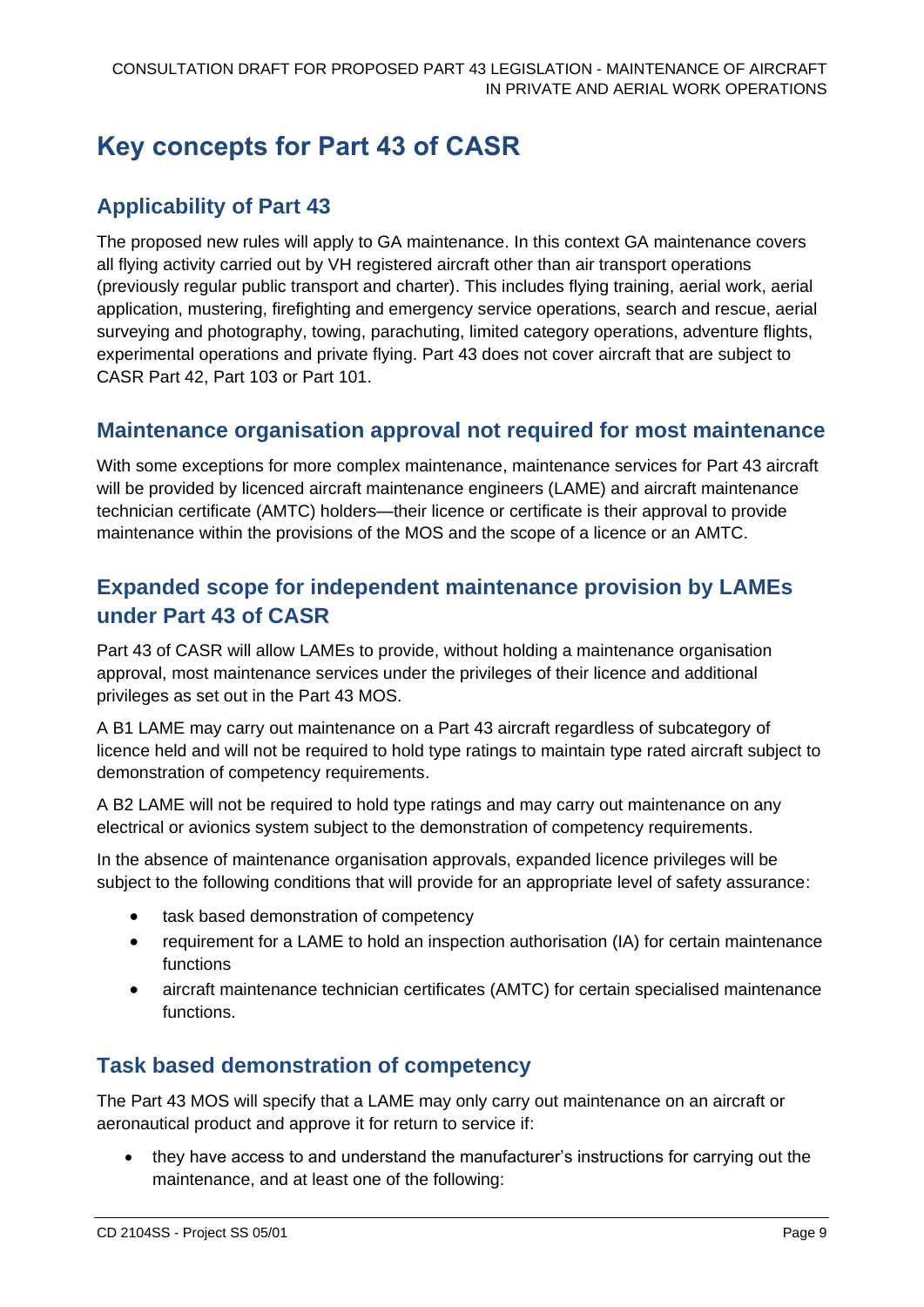• the maintenance is a basic privilege of their licence,

or they

- have been trained in the particular maintenance
	- or
- have previously satisfactorily carried it out under the supervision of a person who is authorised to perform the maintenance and approve the aircraft, or aeronautical product, for return to service.

#### <span id="page-9-0"></span>**Inspection Authorisations**

A B1 LAME may apply for a mechanical IA and a B2 LAME may apply for an avionics IA if they meet experience and training requirements set out in the MOS. Only an IA holder may approve an aircraft for return to service after an annual inspection, or an aircraft or aeronautical product for return to service after a major repair or major modification.

#### <span id="page-9-1"></span>**Return to service after maintenance**

A person certifying for completion of maintenance approves the aircraft or aeronautical product for return to service.

The certification for completion of maintenance is made in a maintenance record for the aircraft or aeronautical product and is the approval for return to service of the aircraft or aeronautical product. This is described in the Part 43 MOS.

The primary difference between Part 43 of CASR and CAR or Part 42 of CASR is that all maintenance information and certifications are contained in the aircraft maintenance records. No maintenance release form, certificate of release to service, or flight tech log is required to be carried on a Part 43 aircraft. If an item of equipment is permitted by the Part 43 MOS to be inoperative, the item of equipment, instrument or cockpit control must be tagged as inoperative in a manner that is clearly visible to a pilot. This is provided for in the Part 43 MOS.

#### <span id="page-9-2"></span>**Inspections of aircraft and aeronautical products**

Part 43 of CASR will differ from CAR and Part 42 of CASR in that Part 43 of CASR will not prescribe maintenance programmes or maintenance schedules. Part 43 of CASR will instead require safety to be maintained through regular inspections which comprise a visual inspection of an aircraft, functional checks, and a review of the aircraft for compliance with its type certification basis. Generally, inspections will be conducted in accordance with a written inspection schedule developed by the registered operator (RO) and is based on Schedule 1 of the draft MOS, or a schedule approved by CASA, or the aircraft manufacturer's recommended inspection schedule (see section 4.17 of the draft MOS). Some aircraft must be inspected in accordance with an approved inspection program (see section 3.19 of the draft MOS).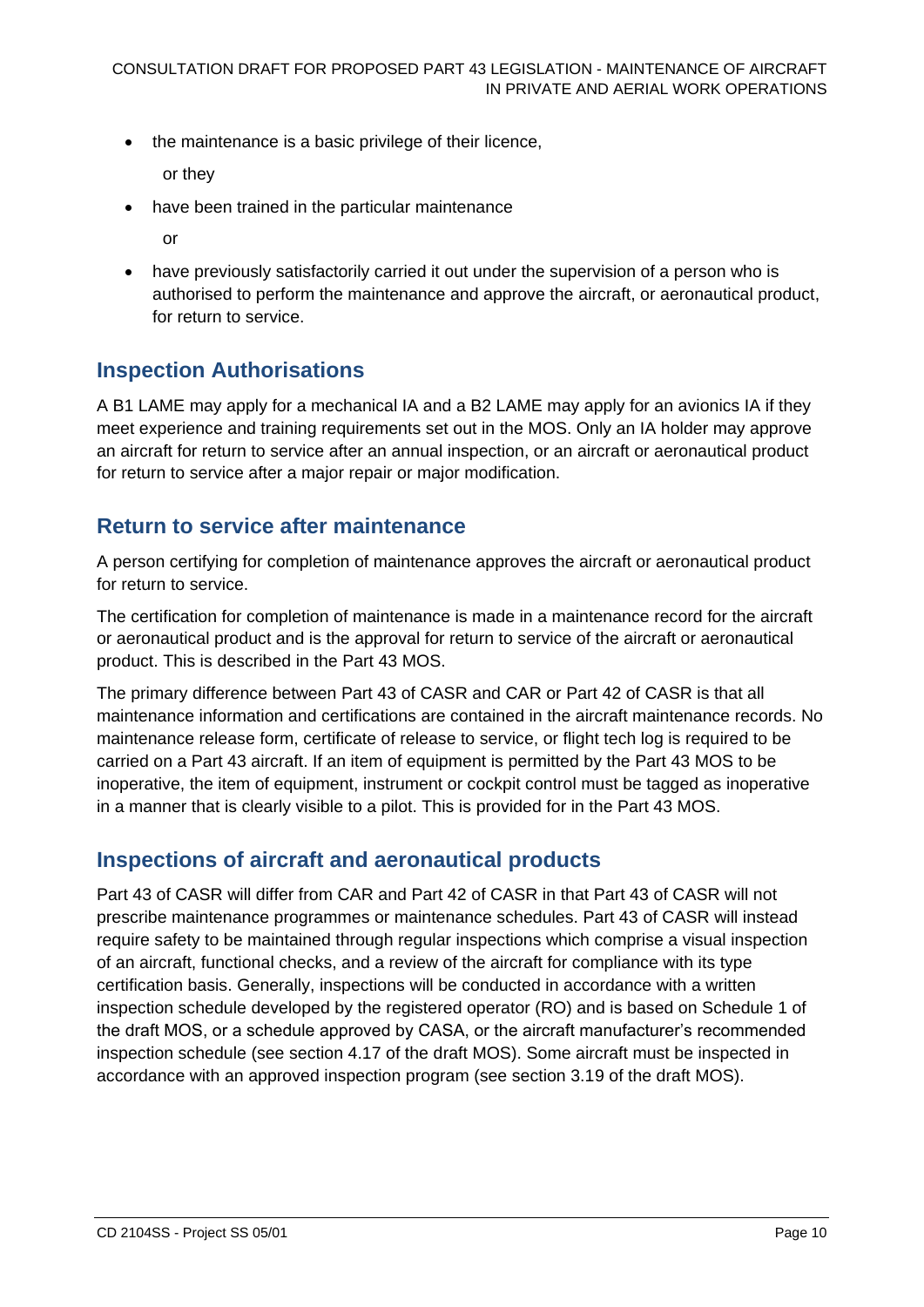### <span id="page-10-0"></span>**Return to service after inspection**

Upon completion of a scheduled inspection, the person certifying for completion of the inspection makes a maintenance record entry stating that the aircraft is either airworthy and approved for return to service, or not airworthy and not approved for return to service.

If an aircraft is not approved for return to service, the person who decides this must give the RO a signed and dated list of defects which the RO must have rectified before returning the aircraft to service. This is described in the Part 43 MOS.

In the case of an aircraft being approved for return to service with deferrable defects, the person certifying for completion of the inspection must provide the RO with a signed and dated list of the defects and fix "inoperable" placards to inoperative instruments or controls so that the pilot can easily determine the serviceability status of the aircraft instruments and its systems.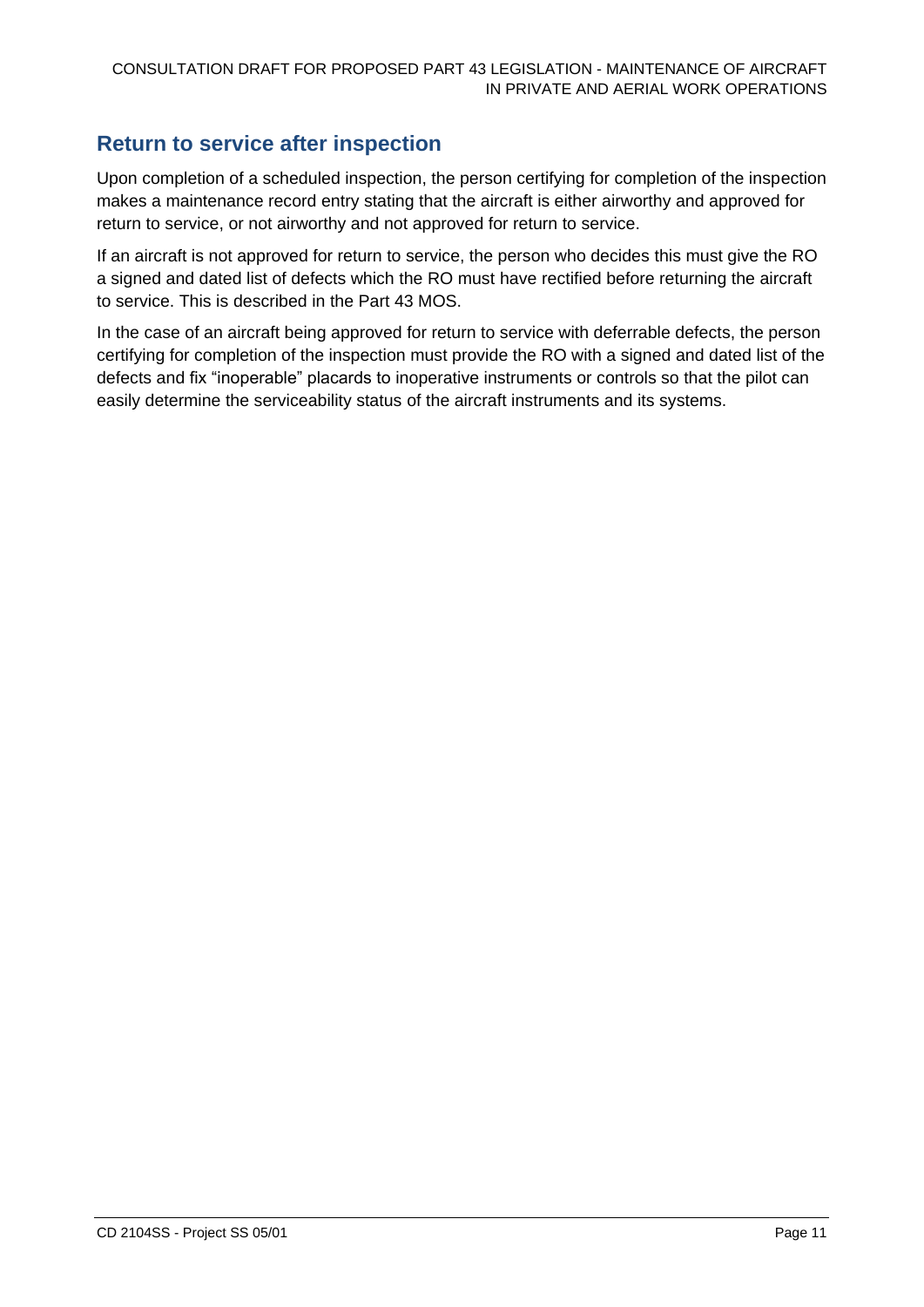# <span id="page-11-0"></span>**Previous consultations**

In August 2018, we conducted an initial public consultation seeking the views of the aviation community on the current challenges associated with maintenance of aircraft involved in private and aerial work operations and to identify opportunities to improve CASAs regulatory system.

Industry respondents expressed overwhelming support for a regulatory system based on the FARs of the United States.

In December 2018/January 2019, we sought feedback on a policy proposal based on the FARs. The consultation document *CD1812ss — Part 43 of the Civil Aviation Safety Regulations – Maintenance of Aircraft* set out in detail the policy outcomes that were proposed to be put into place.

In December 2020 we published:

- a detailed Policy Decision Summary (PDS) which sets out the detailed policy decisions that flowed out of the consultative process
- a Summary of Consultation (SOC)

The PDS drove the draft Part 43 MOS which sets out the detailed technical requirements relating to registered operators and maintainers of Part 43 aircraft.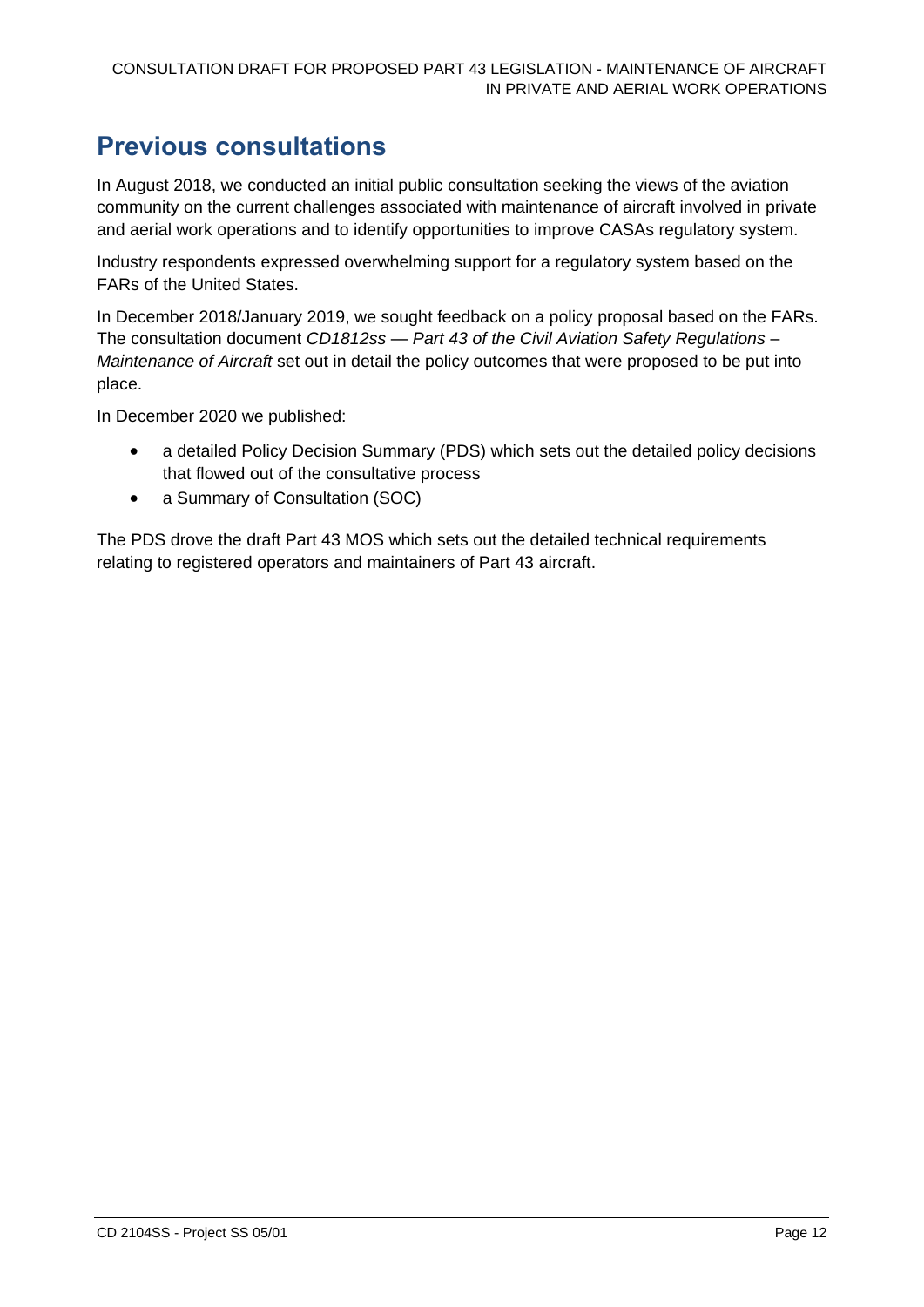# <span id="page-12-0"></span>**Impact on industry**

Part 43 of CASR, in keeping with the FARs, allows LAMEs to provide maintenance services without holding a CASA organisational approval as the licence is their approval to carry out maintenance.

#### <span id="page-12-1"></span>**Maintenance organisation approval savings**

The savings from avoiding the need to obtain an initial maintenance organisation approval are likely to be significant, because the business would avoid the need to prepare a manual and incur the time and cost of a CASA approval process.

There will also be significant cost savings on an ongoing basis from avoiding the need to have variations to the organisation's activities approved by CASA and being subject to CASA documentation and procedures audits.

### <span id="page-12-2"></span>**Inspection Authorisation**

While the need for a maintenance organisation approval is significantly reduced under Part 43 of CASR, for a licensed engineer to have the authority to undertake an annual inspection, the engineer must hold an inspection authorisation. The cost of the IA examination is likely to be in the range of \$200 to \$300.

#### <span id="page-12-3"></span>**Maintenance tasks**

Another benefit of introducing Part 43 of CASR will be the clarification of what maintenance is required and the removal of non-safety related maintenance tasks from mandatory requirements.

#### **Clarification**

Under the current regulations, there is a lack of clarity about what defects are required to be rectified at a periodic inspection before the aircraft can be issued with a maintenance release. Under Part 43 of CASR it will be made clear that the required maintenance will be the rectification of any defect, or damage that makes the aircraft unsafe, and rectification of any inoperative equipment that is required by the aircraft certification basis and any survival or role equipment that is required for a flight.

While there will be no new continuing airworthiness requirements for a periodic inspection, some industry stakeholders may perceive the requirement to check that the aircraft meets the Part 21 type certificate as a new requirement. However, this requirement will not have a significant impact because of the removal of current requirements for aircraft to have maintenance schedules or systems of maintenance.

## <span id="page-12-4"></span>**Compliance with service bulletins**

Aircraft manufacturers issue documents (e.g., service bulletins) from time to time advising of maintenance actions that can be carried out. The reasons behind these service bulletins range widely. In some cases, service bulletins address a known safety issue, but more often these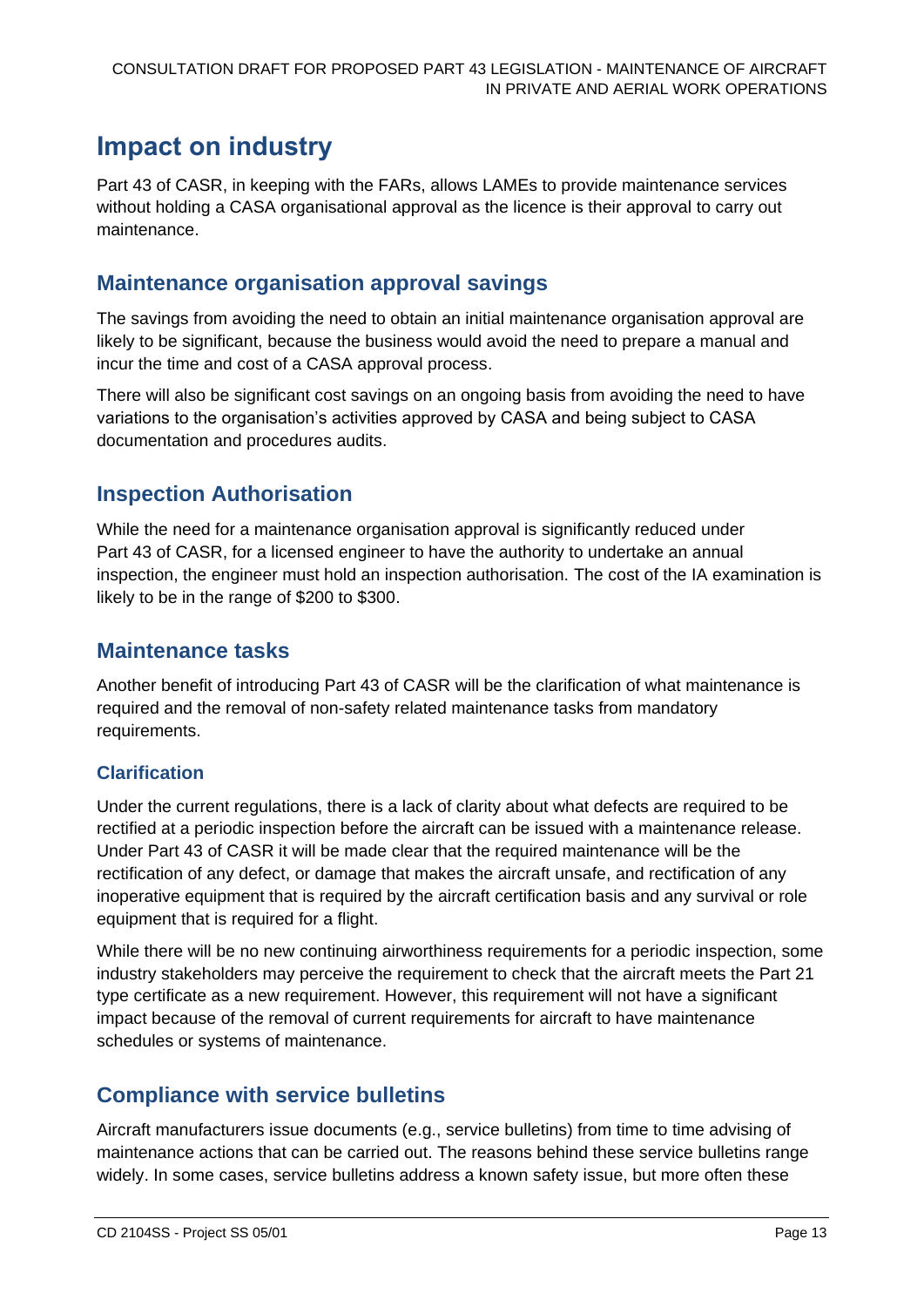documents cover a range of minor subjects such as reliability enhancements and alternative parts. The current regulations are unclear whether service bulletins must be carried out in some situations, resulting in inconsistent application over time. Part 43 of CASR will make it clear that a service bulletin is not automatically required unless it is specified in an airworthiness directive or is required by an aircraft's adopted inspection schedule.

### <span id="page-13-0"></span>**Simplified record keeping**

There will be additional savings from a simplified record keeping system. The maintenance organisation under the current regulations must now retain maintenance work sheets for two years.

Under Part 43 of CASR this record keeping requirement will be removed and all required maintenance information will be held in the aircraft's records system.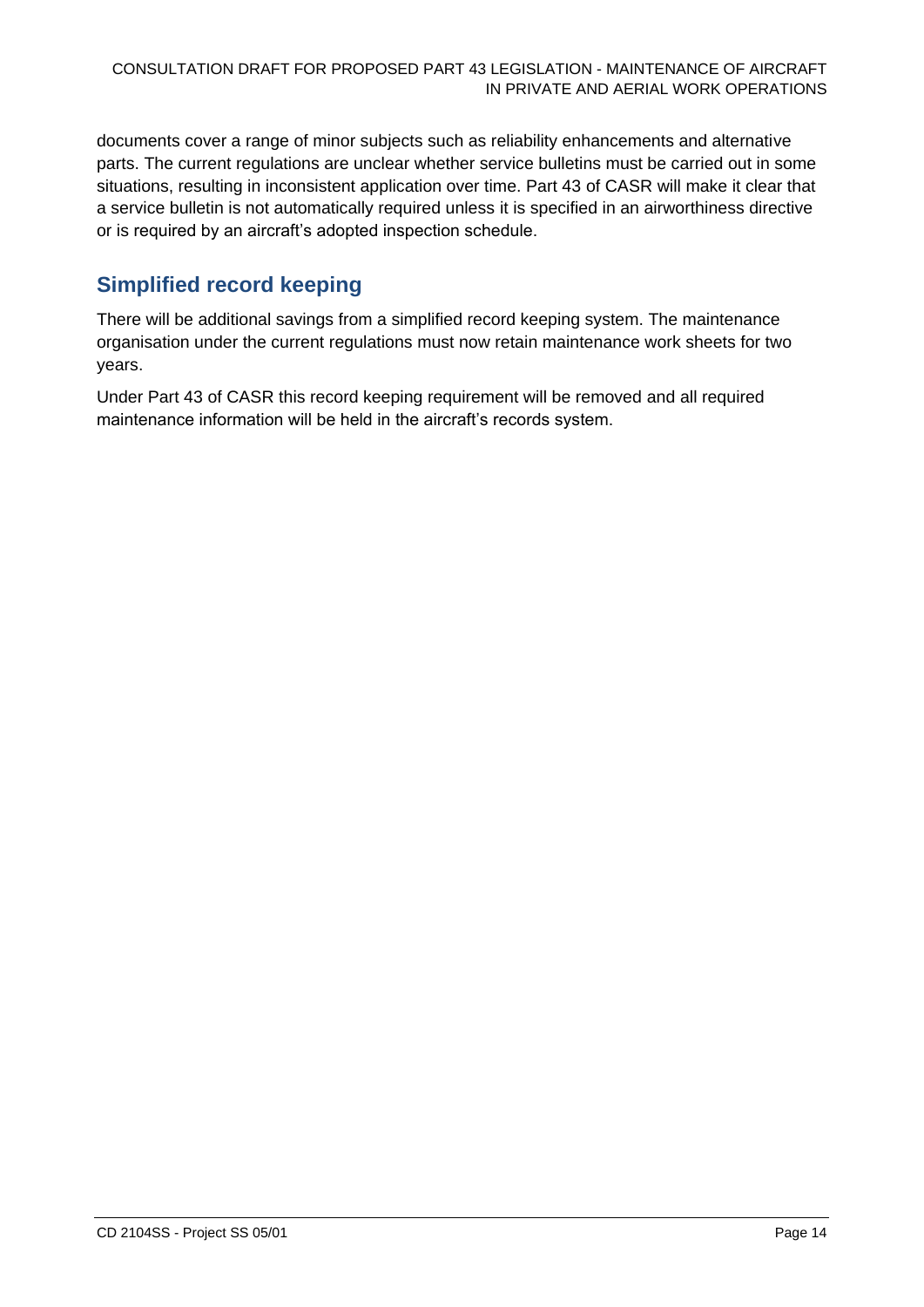# <span id="page-14-0"></span>**Safety risk analysis**

In 2018, CASA conducted a detailed technical review of the US-FARs. CASA considers the US-FARs to be a well-established set of regulations that are readily accepted by the FAA and US aviation industry. The FAA requirements are clear and scalable across a wide range of aircraft and operations, promote pathways for industry growth, and obtain good safety outcomes that are historically slightly better than those in Australia.

Part 43 of CASR will commence within 2 months of the legislation being made and this will allow early uptake by registered operators (RO) and maintainers who requested the earliest possible start date.

A transition period of 12 months will permit other ROs and maintainers to make an orderly transition to Part 43 of CASR or move over to Parts 42 and 145 of CASR. CAR 30 organisations will have 36 months to transition.

### <span id="page-14-1"></span>**CAR 30 – Maintenance of Part 43 aircraft by CAR 30 organisations**

Maintenance organisations approved under CAR 30 to carry out maintenance of aircraft, will be permitted to carry out Part 43 maintenance in accordance with their procedures manuals and issue maintenance releases (MR) for a period of 36 months after commencement.

### <span id="page-14-2"></span>**MRs that are in force at commencement Transitional arrangements**

Maintenance releases in force at commencement of Part 43 or issued during the transition period will remain valid for the validity period of the MR.

#### <span id="page-14-3"></span>**Maintenance authority holders**

Holders of maintenance authorisations (MA) issued under regulation 33B, 33C or subregulation 42ZC (6) of CAR will be issued with an AMTC without loss of privileges.

MA holders will be permitted to continue exercising the privileges of their MA For 12 months after commencement

#### <span id="page-14-4"></span>**Inspection Authorisations**

CASA will make the IA training course available on the [CASA website](https://www.casa.gov.au/) from the date of making of the regulation and MOS. LAMEs who complete the course ahead of implementation will be eligible to apply on the day of commencement.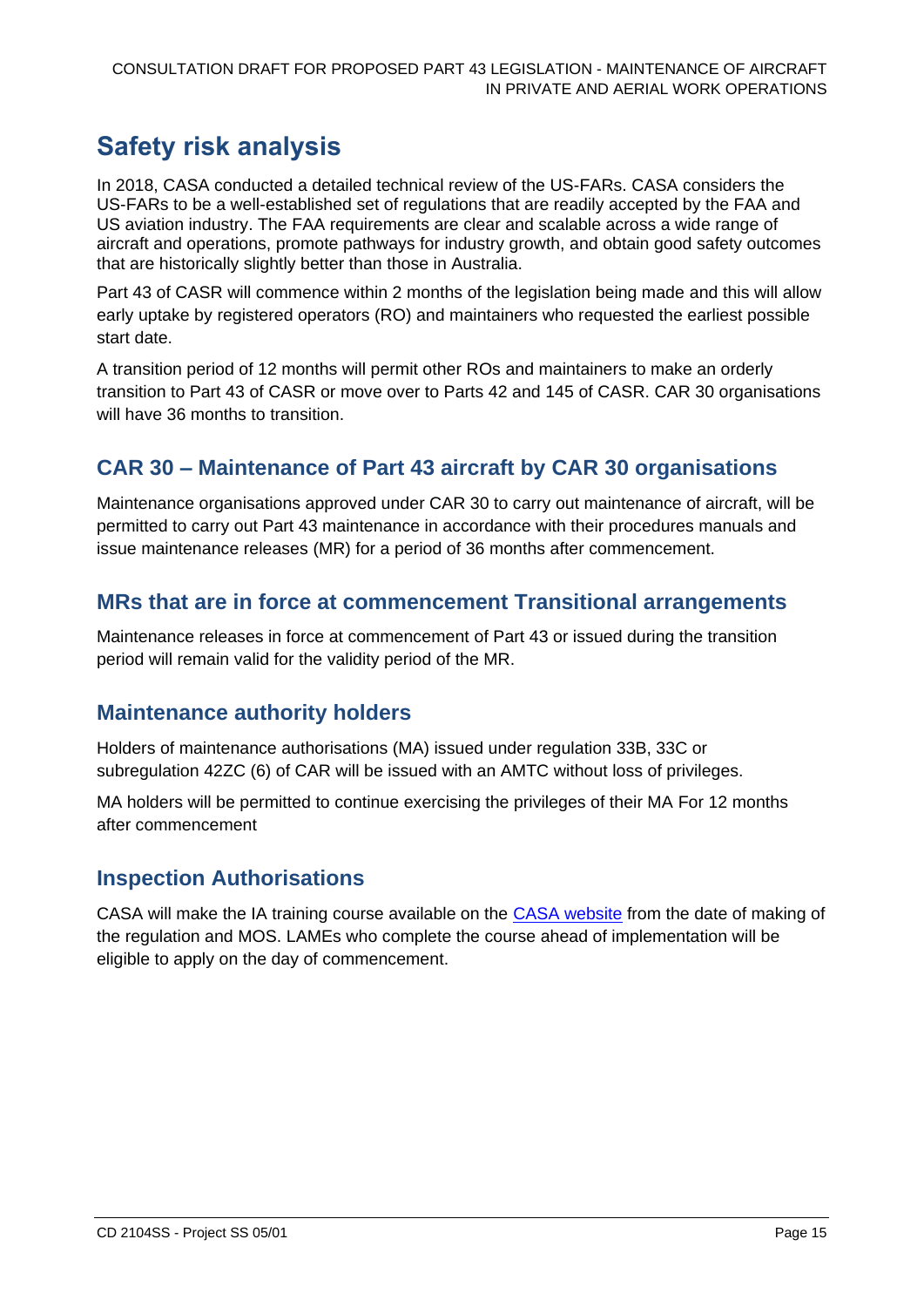# <span id="page-15-0"></span>**Consequential amendments**

### <span id="page-15-1"></span>**Part 21 of CASR- Imported used aircraft**

Part 43 of CASR does not require design approval for minor modifications or repairs. However, under Part 21 of CASR, a standard certificate of airworthiness may only be issued to an aircraft if it can be shown that the aircraft conforms to its type design and has had any modifications or repairs carried out in accordance with a supplemental type certificate or an approved modification/repair design.

Requirements in regulation 21.183 of CASR will be amended to permit the importation and certification of aircraft which have had minor modifications or repairs carried out without the need for Part 21 assessment and approval, for private and aerial work operations only.

### <span id="page-15-2"></span>**Part 145 of CASR - Maintenance of Part 43 aircraft by AMOs**

Part 145 approved maintenance organisations (AMO) will be authorised under Part 43 of CASR to carry out and certify for maintenance and approve Part 43 aircraft for return to service.

#### <span id="page-15-3"></span>**Systems of maintenance and maintenance schedules**

Part 202 of CASR will include a provision that will permit an aircraft that has a maintenance schedule or system of maintenance (SOM) that has been approved under regulation 42M of CAR to continue to be inspected in accordance with the schedule or SOM as if it were approved under the Part 43 MOS.

#### <span id="page-15-4"></span>**Delegations**

CASA will update the delegations instrument to accommodate issue of Inspection Authorisations (IA) and Aircraft Maintenance Technician Certificates (AMTC).

#### <span id="page-15-5"></span>**Legislative Instrument amendments**

The Civil Aviation Regulations 1988 (CAR) were a complex blend of regulations and legislative instruments that covered perceived safety deficiencies within the regulations, and in some cases provided relief from some provisions.

Part 43 of CASR and its MOS is a comprehensive 'one-stop' regulation that will remove the complexities and deficiencies which previously necessitated the various compensatory instruments.

#### **Civil Aviation Orders**

Maintenance Civil Aviation Orders will not apply to Part 43 aircraft. Orders such as CAO 95.56, CAO 100.5, CAO 104.0 and CAO 100.7 set out matters that are either included in the Part 43 MOS or are not applicable to Part 43 maintenance and they will be disapplied by CASA.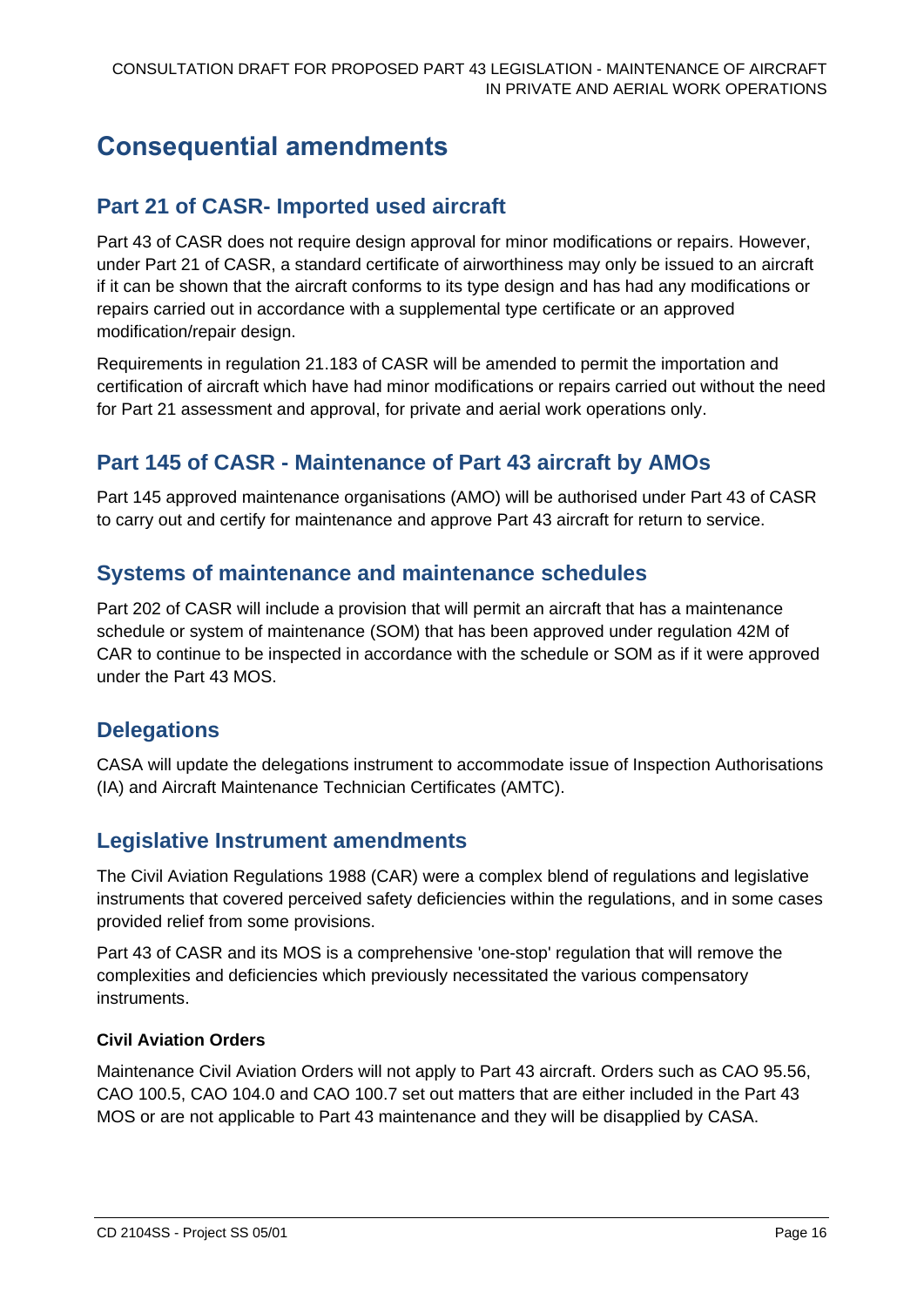#### **Airworthiness Directives**

The following general ADs are to be disapplied to Part 43 aircraft as they mandate inspections that are covered by Part 43 or they mandate maintenance actions or periods that conflict with Part 43 policies:

- AD/GENERAL/29 Wooden Aircraft-Airframe structural inspection
- AD/GENERAL/87 Primary flight control cable terminals -detailed visual inspections
- AD/ENG/4 Piston Engine Continuing Airworthiness Requirements
- AD/ENG/5 Turbine Engine Continuing Airworthiness Requirements
- AD/ENG/7 Replacement of Life Limited Turbine Engine Components
- AD/PROP/1 Propellers Overhaul
- AD/PROP/2 Feathering Propellers Functional Check

In disapplying the ADs, any matters considered essential to safety have been incorporated either in the regulation or in the MOS.

#### <span id="page-16-0"></span>**Regulation impact statement**

CASA is preparing a Regulation Impact Statement, which will include consultation feedback and be assessed by the Office of Best Practice Regulation.